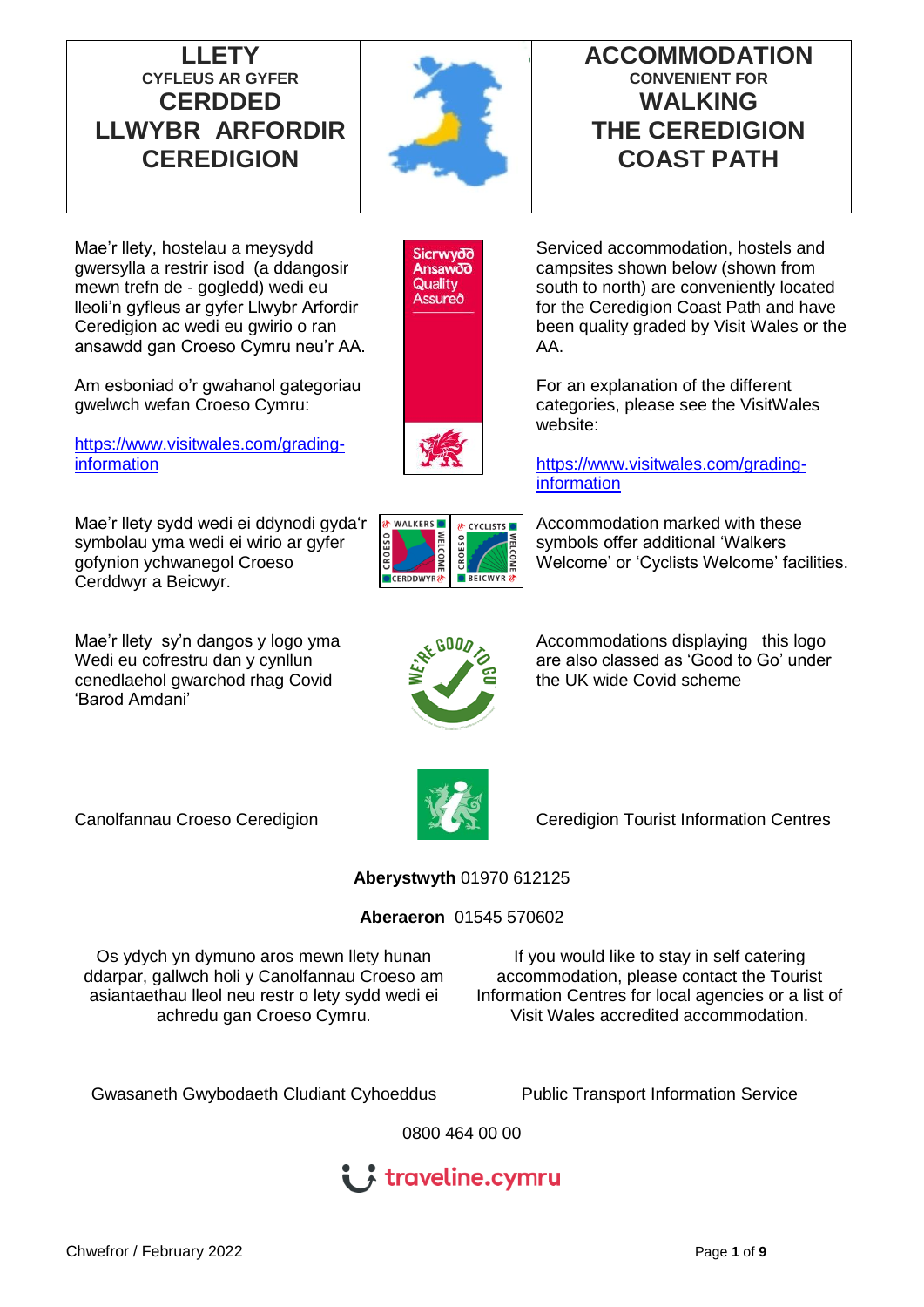#### **Ardal ABERTEIFI / CARDIGAN area POPPIT SANDS**

*Ar ochr Sir Benfro / ddeheuol aber yr afon Teifi Gwasanaethir gan y bws Roced Poppit*

*On the Pembrokeshire / south side of Teifi estuary. Served by Poppit Rocket bus*

# **POPPIT SANDS YOUTH HOSTEL**

Hostel **4\*** Hostel Sea View, Poppit, Aberteifi / Cardigan SA43 3LP **What3Words: ///**paused.massing.grips **Cyf Grid / Grid ref:** SN 144 487 01239 612936 / 0345 3719037 *[poppit@yha.org.uk](mailto:poppit@yha.org.uk)* 

<https://www.yha.org.uk/hostel/yha-poppit-sands>

# **LLANDUDOCH / ST DOGMAELS**

| Ar ochr Sir Benfro / ddeheuol aber yr afon Teifi | On the Pembrokeshire / south side of Teifi estuary |
|--------------------------------------------------|----------------------------------------------------|
| Gwasanaethir gan y bws Roced Poppit              | Served by Poppit Rocket bus                        |

## **BETHSAIDA D**

Gwely a Brecwast **4\*** Bed & Breakfast High Steet, St Dogmaels, Aberteifi / Cardigan SA43 3EQ **What3Words: ///**commander.printer.start **Cyf Grid / Grid ref:** SN 162 459 01239 615479 *[info@bethsaida.wales](mailto:info@bethsaida.wales) [www.bethsaida.wales](http://www.bethsaida.wales/)*

## **TREF ABERTEIFI . CARDIGAN TOWN**

| Tref hanesyddol gyda dewis da o lefydd bwyta | Historic town with a good choice of places to eat |
|----------------------------------------------|---------------------------------------------------|
| Canolbwynt cludiant a gwasanaeth             | Transport and service hub                         |

# **TŶ CASTELL**

Gwely a Brecwast **4\*** Bed & Breakfast Castell Aberteifi / Cardigan Castle Aberteifi / Cardigan SA43 1JA **What3Words: ///**spoilt.stint.harshest **Cyf Grid / Grid ref:** SN 177 459 01239 615131 *[info@cardigancastle.com](mailto:info@cardigancastle.com) [www.cardigancastle.com](http://www.cardigancastle.com/)*

# **CAEMORGAN MANSION**

Tŷ Gwledig **/** Country House *Tua 1.5 milltir i'r gogledd o dref Aberteifi Approx.1.5 miles north of Cardigan town* Caemorgan Road, Aberteifi / Cardigan, SA43 1QU **What3Words: ///**printout.encodes.visits **Cyf Grid / Grid ref:** SN 194 474 01239 613297 *[guest@caemorgan.com](mailto:guest@caemorgan.com) [www.caemorgan.com](http://www.caemorgan.com/)*

### **BRONGWYN MAWR CARAVAN PARK**

Carafan a phebyll **4\*& 5\*** Caravan and Tents Penparc, Aberteifi / Cardigan SA43 1SA **What3Words: ///**quaking.ground.crank **Cyf Grid / Grid ref:** SN 209 487 01239 613644 *anna@cardiganholidays.co.uk [www.cardiganholidays.co.uk](http://www.cardiganholidays.co.uk/)*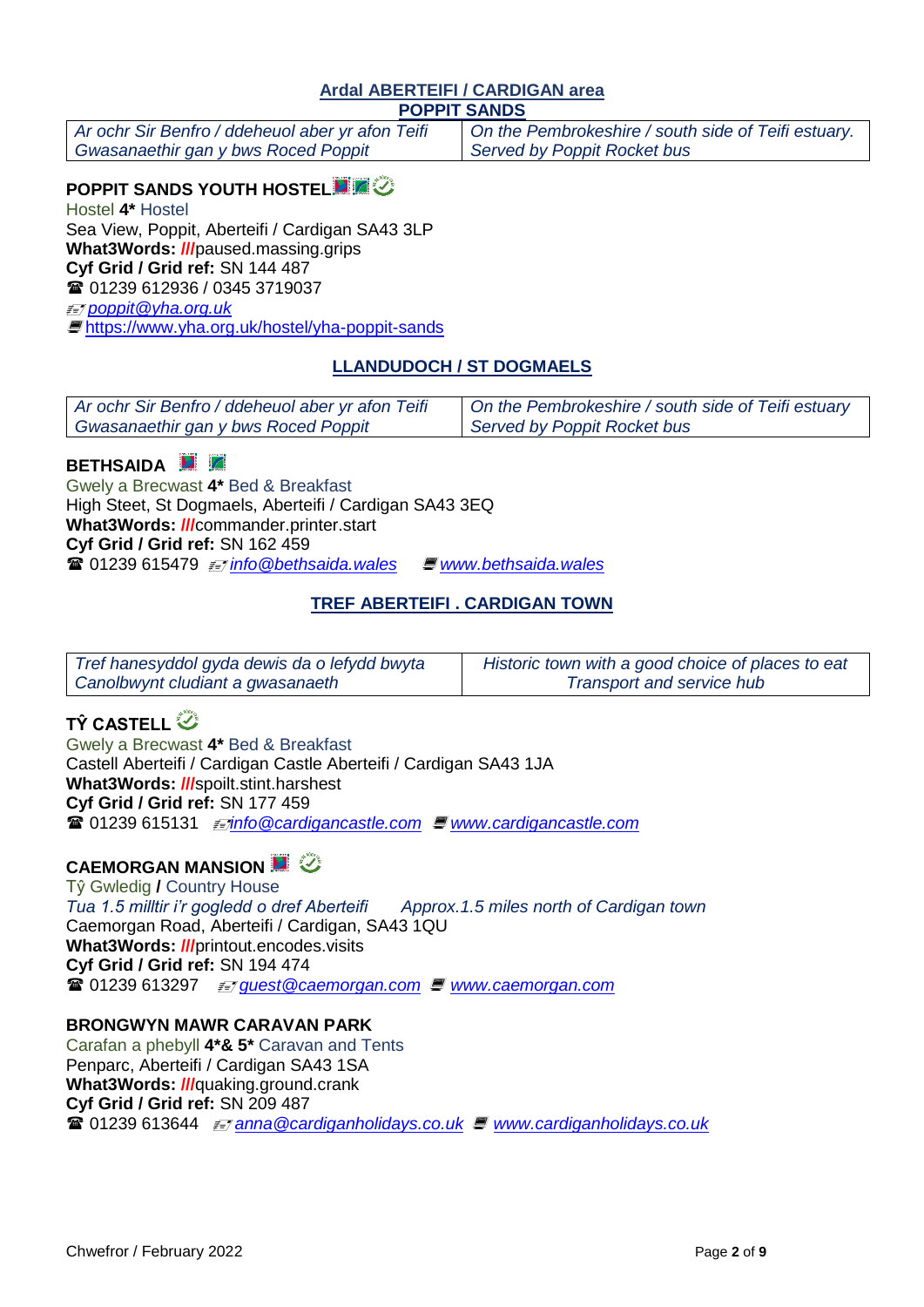*Pentrefan oddeutu 3 milltir o dref Aberteifi Gwasanaeth bws Cardi Bach* 

**THE CLIFF HOTEL** 

Gwesty **3\*** Hotel Gwbert, Aberteifi / Cardigan. SA43 1PP **What3Words: ///**flute.apricot.overdone **Cyf Grid / Grid ref:** SN 161 500<br>雷 01239 613241 *= Treservat* 01239 613241 *[reservations@cliffhotel.com](mailto:reservations@cliffhotel.com)  [www.cliffhotel.com](http://www.cliffhotel.com/)*

*Served by Cardi Bach bus service.*

### **CARDIGAN ISLAND COASTAL FARM PARK CAMPING AND CARAVAN SITE**

Carafan a phebyll 'Listed' Caravan and Tents. Clyn-yr-Ynys, Gwbert, Aberteifi / Cardigan. SA43 1PR **What3Words: ///**belonging.loafing.sleepless **Cyf Grid / Grid ref:** SN 165 505 01239 623637 *[info@cardiganisland.com](mailto:info@cardiganisland.com) [www.cardiganisland.com](http://www.cardiganisland.com/)*

**MWNT**

*Gwasanaeth bws Cardi Bach Served by Cardi Bach bus service*

# **BLAENWAUN CARAVAN PARK**

Carafan a phebyll **4\*** Caravan and Tents. Mwnt, Aberteifi / Cardigan. SA43 1QF **What3Words: ///**lollipop.stars.giraffes **Cyf Grid / Grid ref:** SN 203 512 **■ 01239 613456** *≢=* [eleriblaenwaun@btinternet.com](mailto:eleriblaenwaun@btinternet.com) ■ [www.blaenwaunfarm.com](http://www.blaenwaunfarm.com/)

**ABERPORTH**

*Gasanaeth bws Cardi Bach a T5 Served by Cardi Bach and T5 bus services*

# **GWESTY PENRALLT HOTEL**

Gwesty / Hotel Aberporth, Aberteifi / Cardigan. SA43 2BS **What3Words: ///**wreck.sandals.deferring **Cyf Grid / Grid ref:** SN 252 503 01239 810088 *stay@thepenrallt.co.uk*  [www.penrallthotel.co.uk](http://www.penrallthotel.co.uk/)

**TRESAITH** *Gwasanaeth bws Cardi Bach Served by Cardi Bach bus service.*

**THE SHIP INN** 

Tafarn **3\*** Inn Tresaith, Aberteifi / Cardigan, SA43 2JL **What3Words: ///**estimate.cold.aimed **Cyf Grid / Grid ref:** SN 278 515 01239 811816 *[shipinn.tresaith@marstons.co.uk](mailto:shipinn.tresaith@marstons.co.uk)*  [Ship Inn | S.A. Brain & Co Ltd. \(sabrainpubs.com\)](https://sabrainpubs.com/pubs-and-hotels/mid-west-wales/ceredigion/the-ship-inn)

**LLANGRANNOG**

*Gwasanaeth bws Cardi Bach Served by Cardi Bach bus.*

**PENTRE ARMS** 

Tafarn **3\*** Inn Llangrannog, SA44 6SP **What3Words: ///**cheat.chariots.slicer **Cyf Grid / Grid ref:** SN 310 541 01239 654345 *[enquiries@pentrearms.co.uk](mailto:enquiries@pentrearms.co.uk)  [www.pentrearms.co.uk](http://www.pentrearms.co.uk/)* 

Chwefror / February 2022 Page **3** of **9**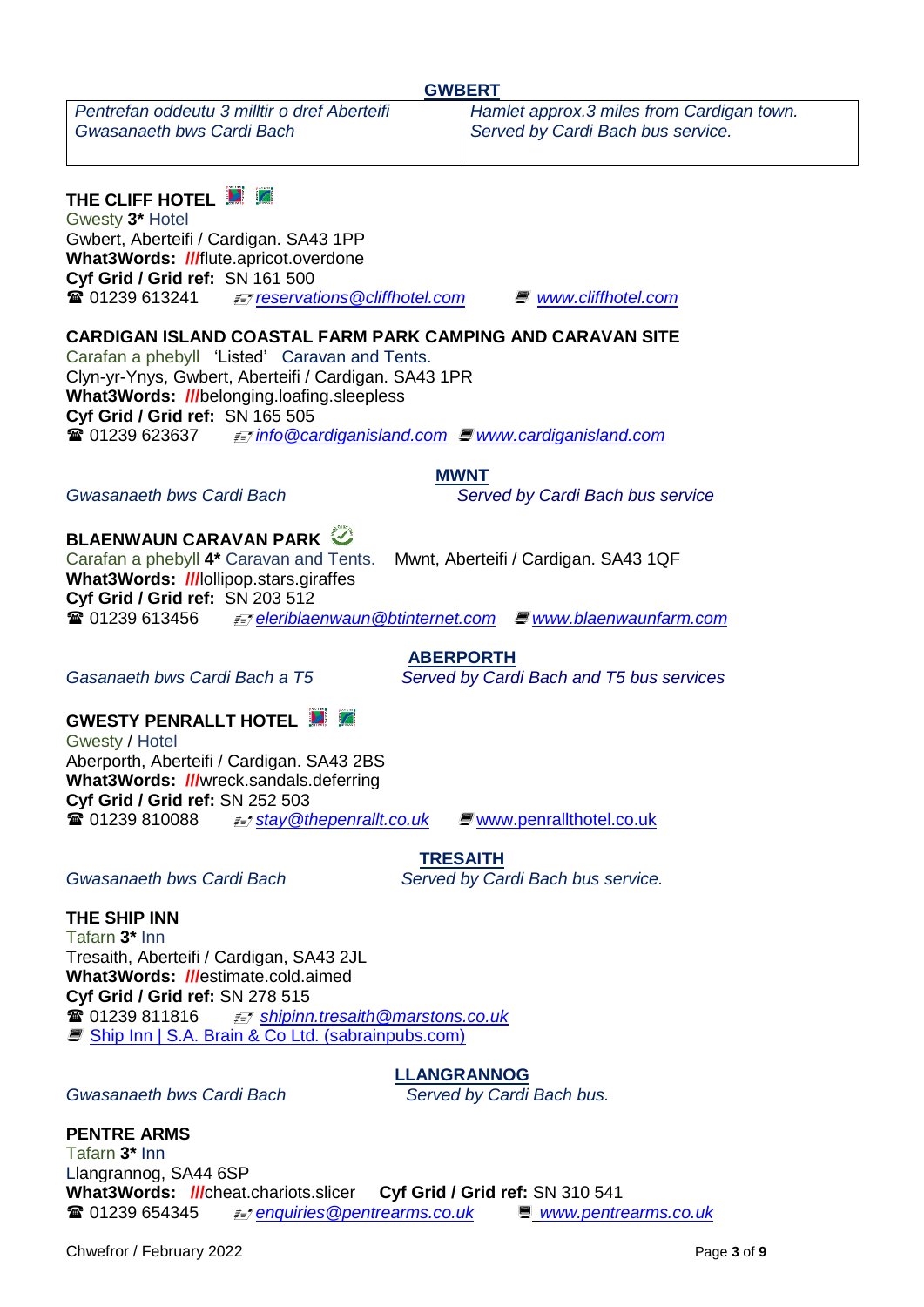### **GWERSYLL YR URDD**

Canolfan Gweithgareddau **4\*** Activity Centre. Llangrannog, SA44 6AE **What3Words: ///**strapped.archive.crunching **Cyf Grid / Grid ref:** SN 327 546 01239 652140 *llangrannog@urdd.org*  [Llangrannog | Urdd Gobaith Cymru](https://www.urdd.cymru/en/residential-centres/llangrannog/)

### **CWMTYDU**

*Gwasanaeth bws Cardi Bach Served by Cardi Bach bus service*

## **TŶCWCH / BOATHOUSE GLAMPING**

Quality assured. Ty Cwch / Boathouse Glamping, Cwmtydu. SA44 6LQ **What3Words: ///**hobbies.operating.brightens **Cyf Grid / Grid ref:** SN 356 573 **■ 07535 149130**  $\equiv \equiv$  [enquiries@tycwch.wales](mailto:enquiries@tycwch.wales) ■ https://tycwch.wales/

### **NANTERNIS**

*Tua 2 filltir o'r arfordir Approx. 2 miles inland Gwasanaeth bws Cardi Bach Served by Cardi Bach bus service*

**LLAINFRAN HOUSE**  Gwely a Brecwast **5\*** Bed & Breakfast. Nanternis, Y Cei Newydd / New Quay SA45 9RR **What3Words: ///**airstrip.riverboat.blurred **Cyf Grid / Grid ref:** SN 367 566 **■ 01545 561243** *≢* **[escape@llainfran.co.uk](mailto:escape@llainfran.co.uk) ■ [Llainfran | VisitWales](https://www.visitwales.com/accommodation/bed-breakfast/llainfran-2137076)** 

### **Y CEI NEWYDD / NEW QUAY**

*Gwasaneth Cardi Bach a T5 Served by Cardi Bach and T5 bus services*

# **PENWIG HOTEL**

Tafarn **2\*** Inn. South John Street, Y Cei Newydd / New Quay, SA45 9NN **What3Words: ///**crackling.marketing.puts **Cyf Grid / Grid ref:** SN 389 600<br> **The Contract of the Contract of the SN 389 600** 01545 560910 *[Penwig](http://penwi/)Hotel.Newquay@marstons.co.uk*  [www.sabrain.com/penwig](http://www.sabrain.com/penwig)

**LLANARTH**

*Tua 2 milltir o'r Cei Newydd Approx. 2 miles inland from New Quay Gwasanaeth bws T5 Served by T5 bus service*

**LLWYNCELYN**

# **BEECHWOOD**

Gwely a Brecwast **4\*** Bed & Breakfast. Llanarth, SA47 0RE **What3Words: ///**finishes.consults.helping **Cyf Grid / Grid ref:** SN 424 576 01545 580280 *[beechwoodbb@hotmail.co.uk](mailto:beechwoodbb@hotmail.co.uk) [www.beechwoodbb.co.uk](http://www.beechwoodbb.co.uk/)*

Gwasanaethau bws T5 a T1 Served by T5 and T1 bus services.

*Tua milltir o'r arfordir, i'r de o Aberaeron Approx. 1 mile from coast, south of Aberaeron*

# **FFERM BARGOED FARM HOLIDAY PARK, FARMSHOP & BISTRO**

Chwefror / February 2022 Page **4** of **9** Carafan a phebyll (*Disgwyl gradd / Awaiting grading)* Caravan and Tents Llwyncelyn, Aberaeron. SA46 0HL **What3Words: ///**mailers.ending.cowering **Cyf Grid / Grid ref:** SN 438 591 01545 580947 *[info@bargoedfarm.co.uk](mailto:info@bargoedfarm.co.uk) [www.bargoedfarm.co.uk](http://www.bargoedfarm.co.uk/)*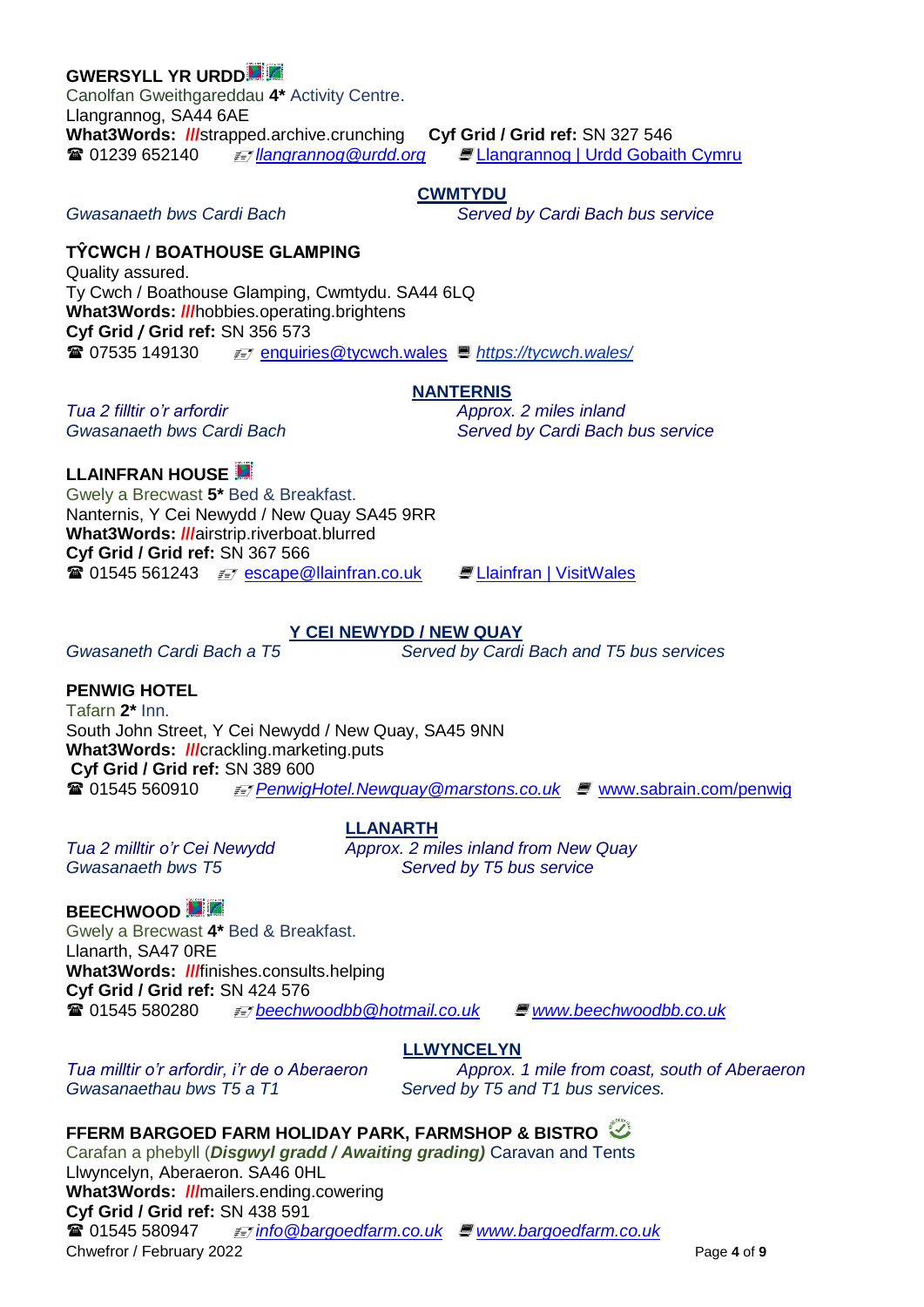#### **ABERAERON**

*Tref harbwr gyda dewis da o lefydd i fwyta Harbour town with a rangea of places to eat Gwasanaethau bws T5 a T1 Served by T5 and T1 bus services.*

#### **CASTLE HOTEL**

Tafarn **4\*** Inn. Market Street, Aberaeron. SA46 0AU **What3Words: ///**tokens.cuts.intensely **Cyf Grid / Grid ref:** SN 458 628 01545 570205 *[castle\\_hotel@btconnect.com](mailto:castle_hotel@btconnect.com) <http://www.castlehotelaberaeron.co.uk/>*

### **HARBOURMASTER**

Tafarn **5\*** Inn. Pencei, Aberaeron, SA46 0BT **What3Words: ///**newlywed.inquest.superbly **Cyf Grid / Grid ref:** SN 455 630 01545 570755 *[info@harbour-master.com](mailto:info@harbour-master.com)  [www.harbour-master.com](http://www.harbour-master.com/)*

# **HAZELDENE**

Gwesty Bach **4\*** Guest House. South Road, Aberaeron, SA46 0DP **What3Words: ///**command.protester.sliding **Cyf Grid / Grid ref:** SN 459 626 01545 570652 *hazeldenebandb@btinternet.com <https://www.visitwales.com/accommodation/guest-house/hazeldene-guest-house-236612>*

### **AROSFA HARBOURSIDE GUEST HOUSE ETA**

Llety Rhestredig - Listed Accommodation. Harbourside, Aberaeron SA46 0BU **What3Words: ///**skirting.overhear.redeemed **Cyf Grid / Grid ref:** SN 457 629 01545 570120 *[info@arosfaguesthouse.co.uk](mailto:info@arosfaguesthouse.co.uk)  [www.arosfaguesthouse.co.uk](http://www.arosfaguesthouse.co.uk/)*

### **GWESTY LLYS AERON GUEST HOUSE**

Gwesty Bach **5\*** Guest House. Lampeter Road, Aberaeron SA46 0ED **What3Words: ///**liability.credible.lightbulb **Cyf Grid / Grid ref:** SN 459 619<br> **R** 01545 570276 01545 570276 *[enquiries@llysaeron.co.uk](mailto:enquiries@llysaeron.co.uk)  [www.llysaeron.co.uk](http://www.llysaeron.co.uk/)*

#### **GWENNAUL**

Gwely a Brecwast **4\*** B&B. Drefach, Aberaeron SA46 0JR **What3Words: ///**ironclad.finest.limbs **Cyf Grid / Grid ref:** SN 465 633 01545 571756 *[gwennaul@hotmail.co.uk](mailto:gwennaul@hotmail.co.uk)  [www.gwennaul.co.uk](http://www.gwennaul.co.uk/)*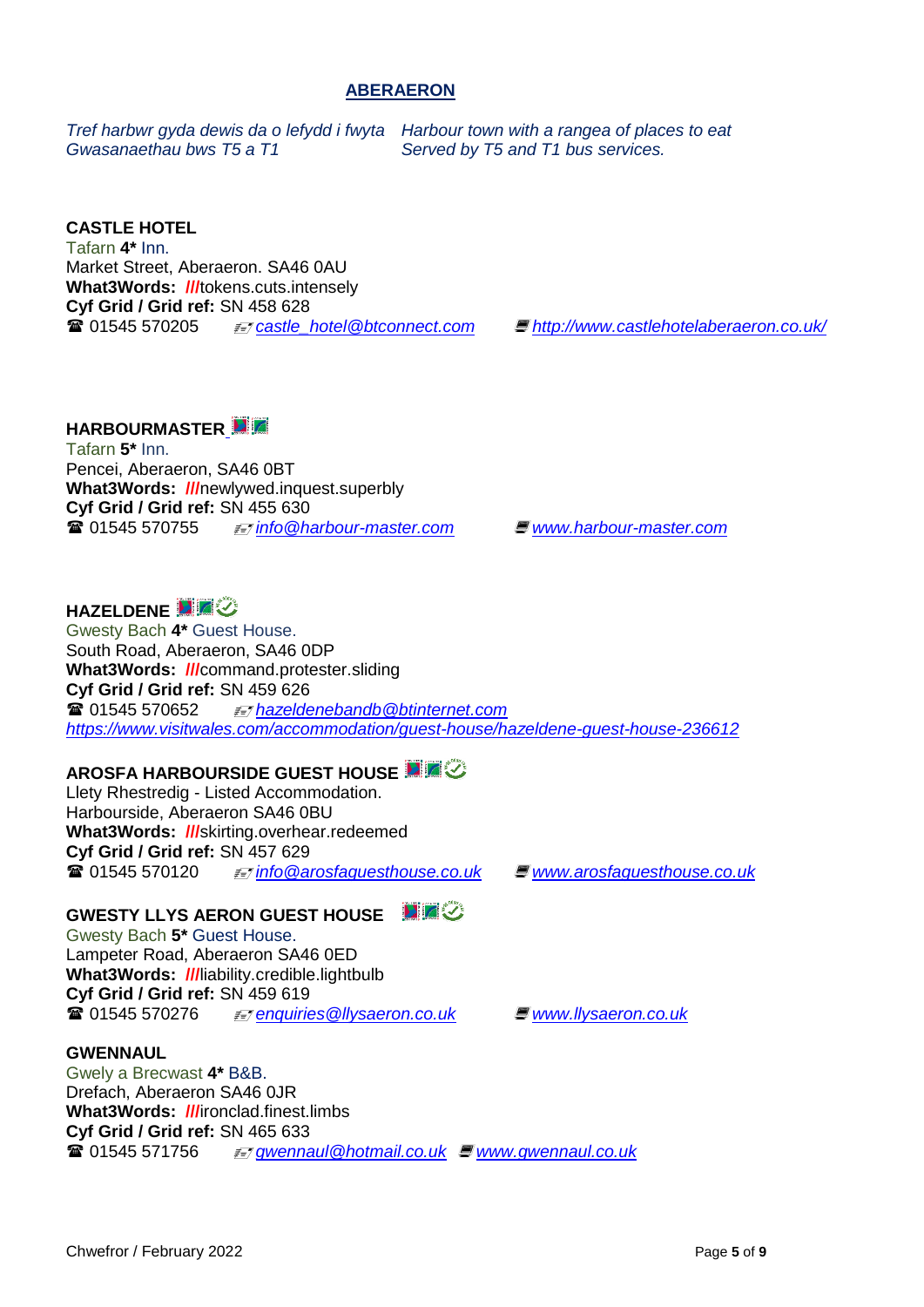**What3Words: ///**hissing.windmill.embarks **Cyf Grid / Grid ref:** SN 496 603 **<sup>2</sup>** 01570 470726 *ii* sianco @btinternet.com ■ [Ty Lon Guest House | VisitWales](https://www.visitwales.com/accommodation/guest-house/ty-lon-guest-house-705093)

**TŶ LON GUEST HOUSE**  Gwesty Bach **4\*** Guest House. Ciliau Aeron, Aberaeron SA48 8DL

**TŶ GLYN** 

Bwyty gyda llety **3\*** Restaurant with Rooms. Ciliau Aeron, Aberaeron. SA48 8DD **What3Words: ///**darts.banana.party **Cyf Grid / Grid ref:** SN 502 597 01570 470625 *[info@tyglyn.com](mailto:info@tyglyn.com)  [www.tyglyn.com](http://www.tyglyn.com/)*

Gwasanaethau bws T5 a T1 Served by T5 and T1 bus services

# **PENRHOS PARK HOTEL <b>E Z**

Gwesty **3\*** Hotel. Llanrhystud. SY23 5AY **What3Words: ///**tearfully.finger.imparts **Cyf Grid / Grid ref:** SN 547 695 01974 202999 [reception@penrhospark.com](mailto:reception@penrhospark.com) *[www.penrhosp](http://www.penrhosgolf.co.uk/)ark.com*

# **GWARFELIN BUNKHOUSE**

Byncws **4\*** Bunkhouse. Morfa Farm, Llanrhystud, SY23 5BT **What3Words: ///**tentacles.generals.renamed **Cyf Grid / Grid ref:** SN 527 695 01974 202253 i*[nfo@morfafarm.co.uk](mailto:info@morfafarm.co.uk)  [www.morfafarm.co.uk](http://www.morfafarm.co.uk/)*

## **ABERYSTWYTH (a'r ardal gyfagos - and surrounding area)**

# **LLANBADARN/ PENPARCAU**

*(Tua 1.5 – 2 filltir o ganol y dref Approx. 1.5 - 2 miles S/E from town centre*

# **LLETY PARC ABERYSTWYTH PARK LODGE HOTEL**

Gwesty **3\*** Hotel. Parc y Llyn, Llanbadarn, Aberystwyth, SY23 3TL **What3Words: ///**beaters.limitless.finders **Cyf Grid / Grid ref:** SN 596 805 01970 636333 *[reception@aberpark.com](mailto:reception@aberpark.com)  [www.aberpark.com](http://www.aberpark.com/)*

# **CILIAU AERON**

**LLANRHYSTUD**

*Tua 5 milltir o Aberaeron Approx. 5 miles inland of Aberaeron* 

Carafan a phebyll **5\*** Caravan and Tents

North Road, Aberaeron. SA46 0JF **What3Words: ///**scrap.spring.crossword **Cyf Grid / Grid ref:** SN 460 631 01545 570349 *[enquiries@aeroncoast.co.uk](mailto:enquiries@aeroncoast.co.uk) [www.aeroncoast.co.uk](http://www.aeroncoast.co.uk/)*

**MAES CARAFANAU AERON COAST CARAVAN PARK**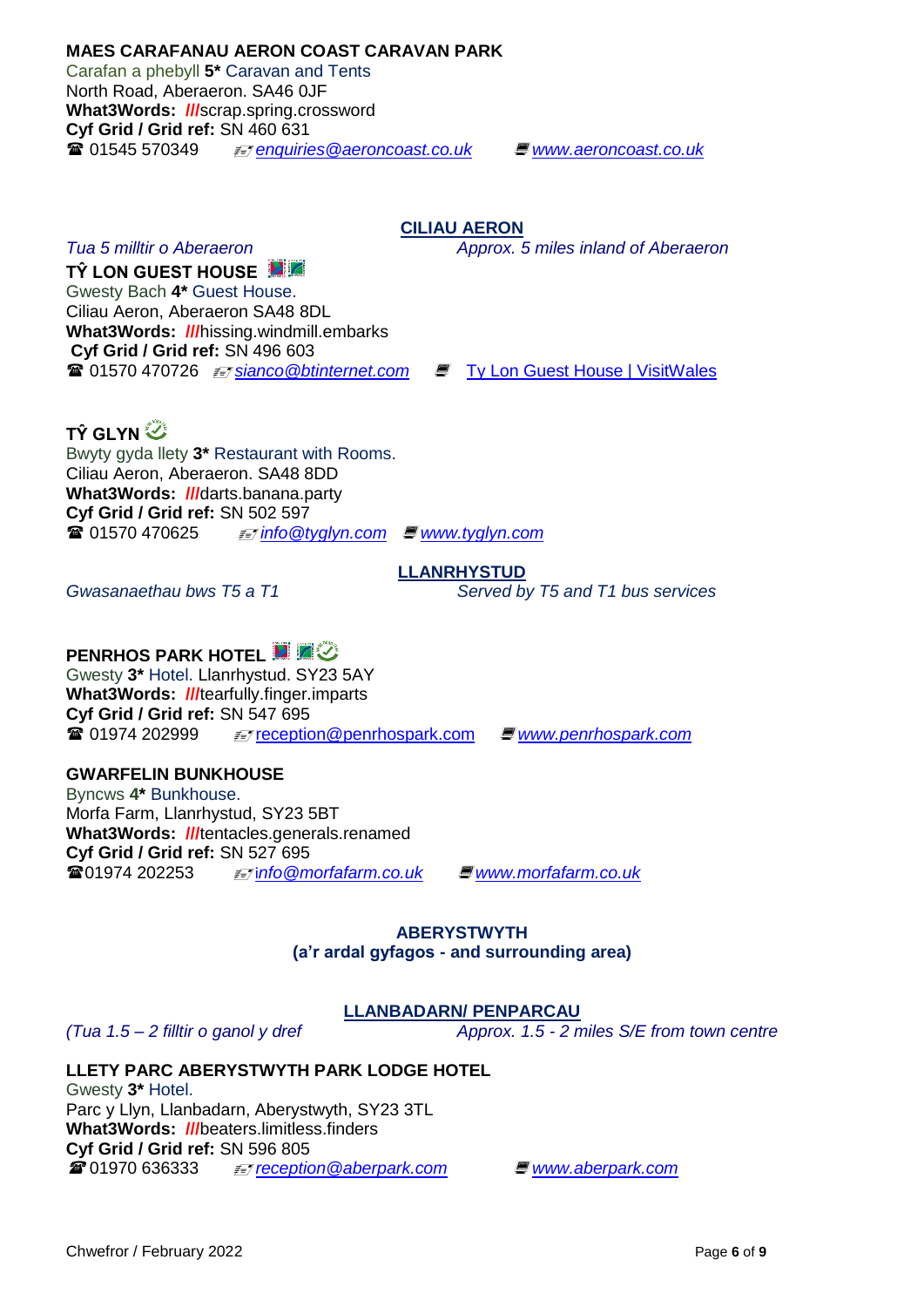#### **ABERYSTWYTH Canol a glan y môr - Centre and seafront**

### **YR HAFOD**

Gwesty Bach / Guest House. 1 South Marine Terrace, Aberystwyth, SY23 1JX **What3Words: ///**airship.windmills.curving **Cyf Grid / Grid ref:** SN 579 813 *01970 617579 [johnyrhafod@aol.com](mailto:johnyrhafod@aol.com) [www.yrhafod.co.uk](http://www.yrhafod.co.uk/)*

# **THE CASTLE**

Llety Gwesteion **4\*** Guest Accommodation. 1 South Road, Aberystwyth. SY23 1JW **What3Words: ///**yards.glimmers.rank **Cyf Grid / Grid ref:** SN 580 814 **■ 01970 612188** *<i>i*nfo@castlehotelaberystwyth.co.uk ■ [www.castlehotelaberystwyth.co.uk](http://www.castlehotelaberystwyth.co.uk/)

### **GWESTY CYMRU**

Gwesty / Hotel 19 Marine Terrace, Aberystwyth. SY23 2AZ **What3Words: ///**motorist.complies.recoup **Cyf Grid / Grid ref:** SN 582 818 01970 612252 *[info@gwestycymru.com](mailto:info@gwestycymru.com) [www.gwestycymru.com](http://www.gwestycymru.com/)*

# **ABERYSTWYTH PREMIER INN**

Gwesty **/** Budget Hotel. 36-37 Marine Terrace, Aberystwyth, SY23 2BX (Sat nav - côd post / postcode SY23 2NN) **What3Words: ///**plan.disbanded.never **Cyf Grid / Grid ref:** SN 583 819 [03332 346](mailto:03332%2034)529 *[enquiries@premiertravelinn.com](mailto:enquiries@premiertravelinn.com)*  **[Book Aberystwyth hotel today | Premier Inn](https://www.premierinn.com/gb/en/hotels/wales/dyfed/aberystwyth/aberystwyth.html)** 

# **HELMSMAN**

Gwesty Bach / Guest House. 43 Marine Terrace, Aberystwyth, SY23 2BX **What3Words: ///**durations.written.readjust **Cyf Grid / Grid ref:** SN 583 820 01970 624132 *[bookings@helmsmanguesthouse.co.uk](mailto:bookings@helmsmanguesthouse.co.uk)  [www.helmsmanguesthouse.co.uk](http://www.helmsmanguesthouse.co.uk/)*

# **GWESTY'R RICHMOND HOTEL <b>E**  $\mathbb{Z}$

Llety Gwesteion **4\*** Guest Accommodation. 44/45 Marine Terrace, Aberystwyth. SY23 2BX **What3Words: ///**fully.canny.shackles **Cyf Grid / Grid ref:** SN 583 820 01970 612201 *[reservations@richmondhotel.wales](mailto:reservations@richmondhotel.wales)  [www.richmondhotel.wales](http://www.richmondhotel.wales/)*

# **GWESTY'R MARINE HOTEL ET GU**

Gwesty **3\*** Hotel. The Promenade, Marine Terrace, Aberystwyth. SY23 2BX **What3Words: ///**outgrown.playroom.flannel **Cyf Grid / Grid ref:** SN 583 821 01970 612444  *info@gwestymarinehotel.co.uk [www.gwestymarinehotel.co.uk](http://www.gwestymarinehotel.co.uk/)*

### **CARDIGAN BAY / CELTIC BAY GUEST HOUSE**

Gwestai Bach / Guest Houses. 63/62 Marine Terrace, Aberystwyth. SY23 2BX **What3Words: ///**noisy.logo.rivals **Cyf Grid / Grid ref:** SN 583 822 01970 600420 [reservations@shelleyguesthouse.co.uk](mailto:reservations@shelleyguesthouse.co.uk) <http://www.shelleyguesthouse.co.uk/>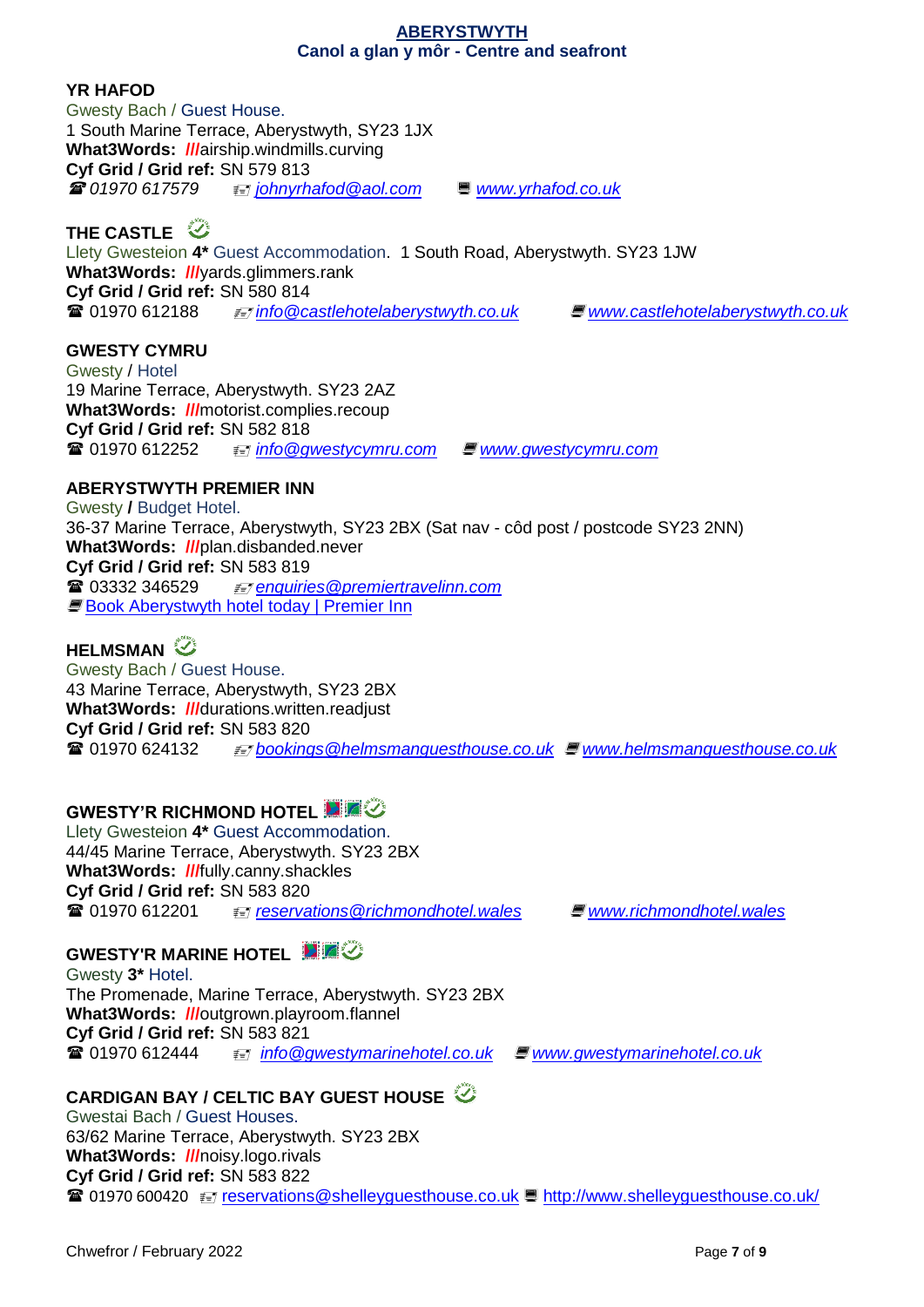3 Victoria Terrace, Aberystwyth. SY23 2DH **What3Words: ///**degrading.political.tidy **Cyf Grid / Grid ref:** SN 583 823 01970 626191 *[info@glengower.co.uk](mailto:info@glengower.co.uk) www.glengower.co.uk* **BODALWYN** Gwesty Bach **4\*** Guest House. Queen's Avenue, Aberystwyth, SY23 2EG **What3Words: ///**fattening.tuck.vertical **Cyf Grid / Grid ref:** SN 584 822 07969 298875/01970 612578 *[enquiries@bodalwyn.co.uk](mailto:enquiries@bodalwyn.co.uk)  [www.bodalwyn.co.uk](http://www.bodalwyn.co.uk/)*  **HARRY'S** Gwesty **2\*** Hotel. 40-46 North Parade, Aberystwyth, SY23 2NF **What3Words: ///**political.down.workforce

**MAES Y MÔR**

**THE GLENGOWER**  Tafarn **4\*** Inn.

**DIZK** 

**Cyf Grid / Grid ref:** SN 585 818

**3\*** Hostel. 25 Bath Street, Aberystwyth, SY23 2NN **What3Words: ///**slipping.escaping.steady **Cyf Grid / Grid ref:** SN 583 819 **2** 01970 639270 *≢≡ maesymor* @hotmail.co.uk ■ [Maes y Mor | VisitWales](https://www.visitwales.com/accommodation/hostel/maes-y-mor-921876)

**ABERYSTWYTH UNIVERSITY CAMPUS**

Byncws **5\*** Bunkhouse Campus Accommodation and group accommodation **What3Words: ///**emperor.lunching.sofas **Cyf Grid / Grid ref:** SN 596 819 **@ 01970 621960** *≢₹ conferences @aber.ac.uk ■ [www.aber.ac.uk/en/visitors/stay-aber/](http://www.aber.ac.uk/en/visitors/stay-aber/)* 

01970 612647 *[enquiries@harrysaberystwyth.com](mailto:enquiries@harrysaberystwyth.com) [www.harrysaberystwyth.com](http://www.harrysaberystwyth.com/)*

### **ABERYSTWYTH (Dwyrain a mewndirol – East and inland)**

### **LOVESGROVE/CAPEL BANGOR**

*Tua 4-5 filltir i'r dwyrain o ganol Aberystwyth Approx. 4-5 miles E of Aberystwyth centre Gwasanaeth bws X47 a 525 Served by X47 and 525 bus services*

### **PLAS Y DDERWEN**

Gwely a Brecwast **5\*** Bed and Breakfast. Lovesgrove, Aberystwyth. SY23 3HP **What3Words: ///**issued.classmate.undercuts **Cyf Grid / Grid ref:** SN 623 813 07967 138804 *enquirie[s@plasydderwen.co.uk](mailto:ymholiadau@plasydderwen.co.uk)  [www.plasydderwen.co.uk](http://www.plasydderwen.co.uk/)*

### **RHIWARTHEN ISAF**

Gwely a Brecwast **4\*** Bed &Breakfast. Capel Bangor, Aberystwyth SY23 4EL **What3Words: ///**whirlwind.slamming.duos **Cyf Grid / Grid ref:** SN 641 797 01970 880355 *[sian.evans123evans@btinternet.com](mailto:sian.evans123evans@btinternet.com)*  [Rhiwarthen Isaf Farmhouse B&B | VisitWales](https://www.visitwales.com/accommodation/bed-breakfast/rhiwarthen-isaf-farmhouse-bb-702711)